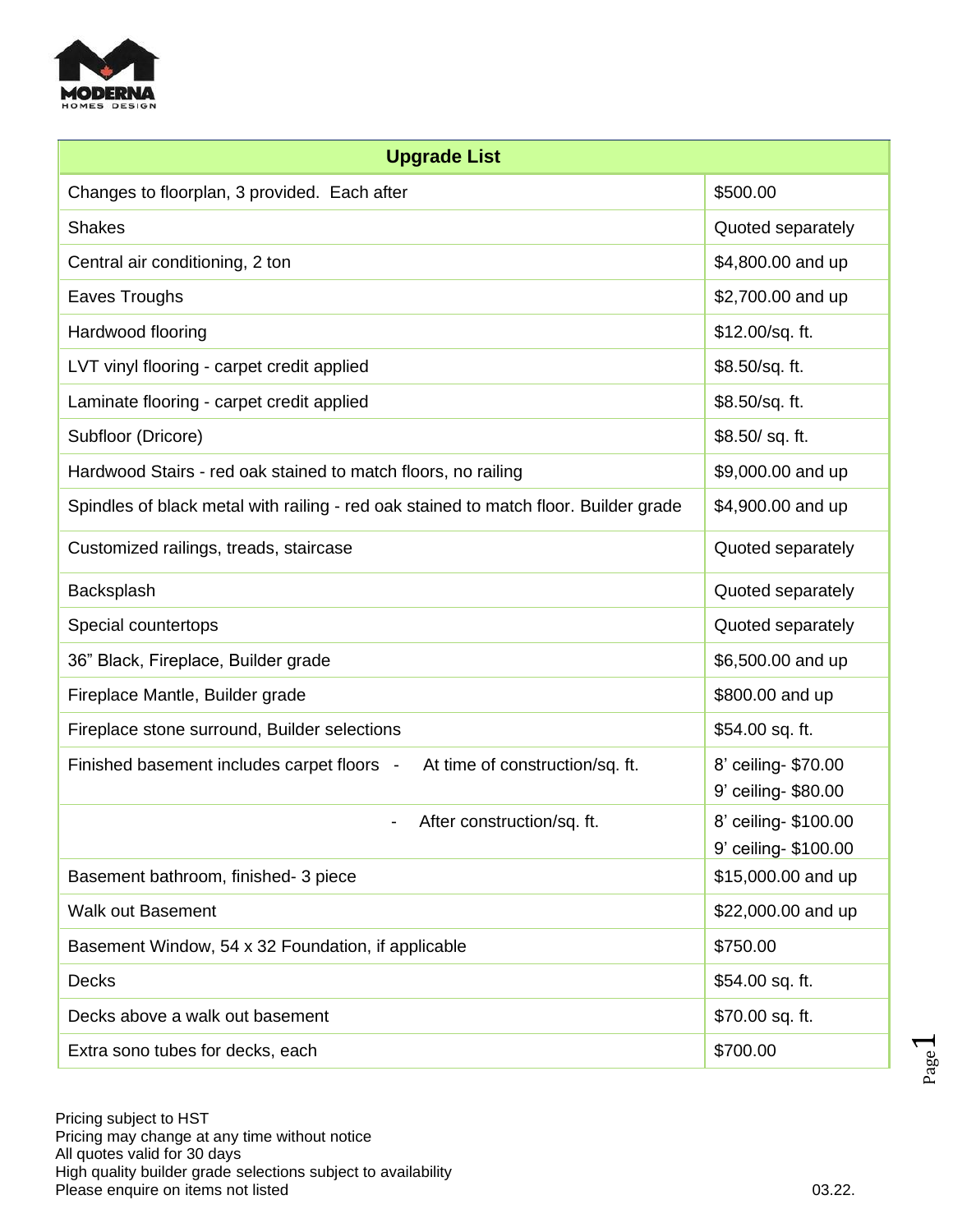

| Covered deck, main floor elevation                                                           | \$215.00 sq. ft. and up |
|----------------------------------------------------------------------------------------------|-------------------------|
| Covered deck, second floor                                                                   | \$315.00 sq. ft. and up |
| Vaulted ceiling, living room                                                                 | \$9,500.00 and up       |
| Step down ceiling- per room                                                                  | \$4,300.00 and up       |
| Garage bay added, approx. 12 x 22 with exterior standard doors                               | \$30,000.00             |
| Garage, man door                                                                             | \$1,150.00              |
| Garage wall, window                                                                          | Quoted separately       |
| Garage full insulation of ceiling and all walls, drywall ready: Supply, install,<br>warranty | Quoted separately       |
| Garage, Drywalled and gaz taped. Supply, install, warranty                                   | Quoted separately       |
| Stairs from inside the garage to inside the basement, concrete opening and stairs            | \$6,500.00 and up       |
| Garage door, opener, Builder grade                                                           | \$1,050.00              |
| Garage door, window                                                                          | Quoted separately       |
| Electrical radiant floor heating                                                             | Quoted separately       |
| 200-amp panel                                                                                | \$1,100.00              |
| Pot lights, soffit lights at time of construction                                            | \$230.00                |
| Plugs, fixture outlets, switches                                                             | \$100.00                |
| First plug in basement                                                                       | \$160.00                |
| <b>Dedicated outlets</b>                                                                     | \$190.00                |
| Coaxial, data drops (one with home)                                                          | \$230.00                |
| Dimmer switches                                                                              | \$100.00                |
| Hard wired driveway lamp post includes pad, post                                             | \$6,000.00 and up       |
| <b>House Generator</b>                                                                       | 10KW-\$10,750           |
|                                                                                              | 12KW-\$13,950           |
|                                                                                              | 16KW-\$16,100           |
|                                                                                              | 20KW-\$21,500           |
| Water treatment system                                                                       | Quoted separately       |
| IRM/ Sulfate filter system                                                                   | Quoted separately       |

 Pricing subject to HST Pricing may change at any time without notice All quotes valid for 30 days High quality builder grade selections subject to availability Please enquire on items not listed **by a strategies of the control of the control of the control of the control of the control of the control of the control of the control of the control of the control of the control of th** 

Page  $\mathrel{\sim}$